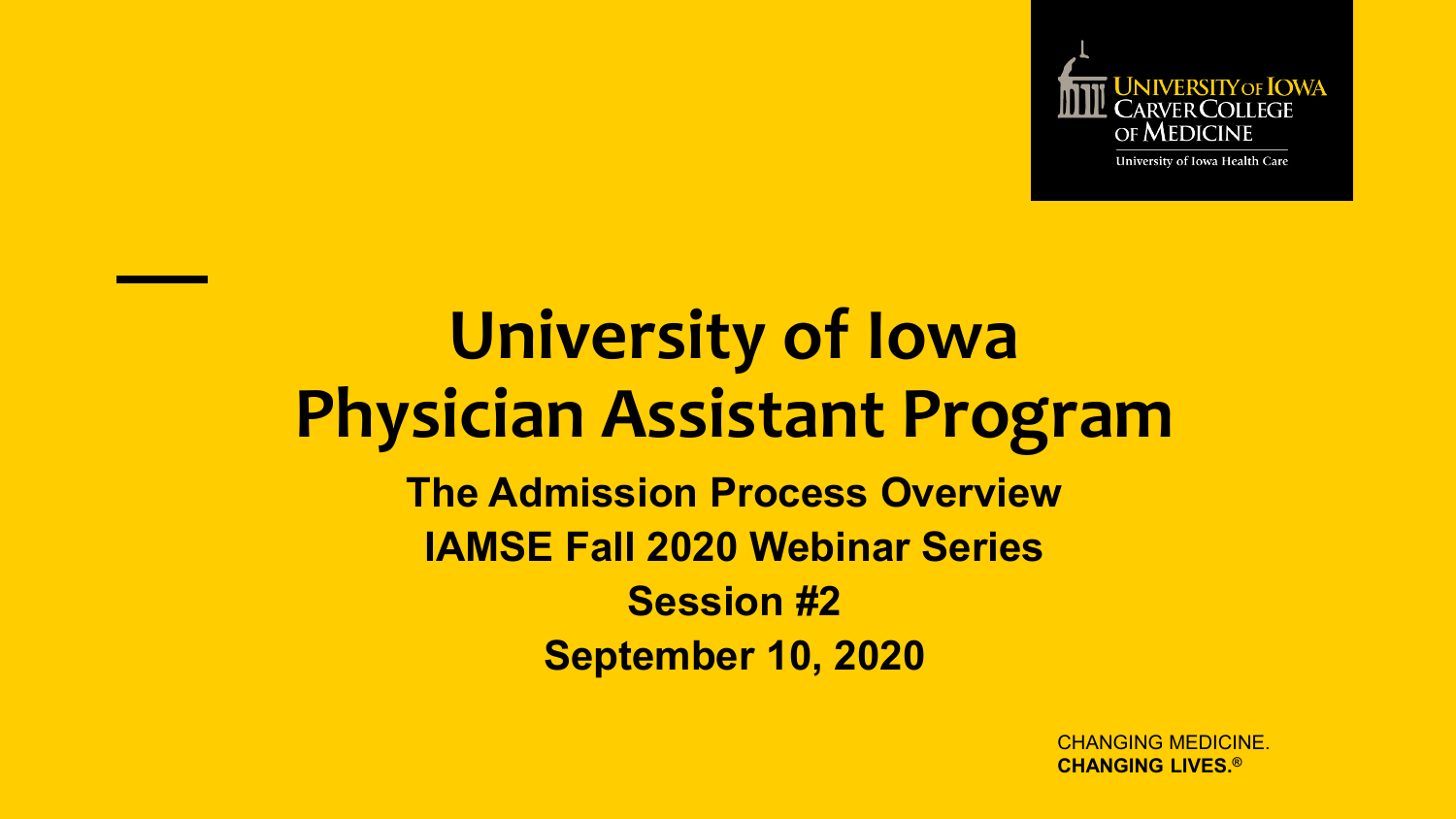# **Today's Journey**

- Review of the University of Iowa PA Program Mission
- Admission and Interview Criteria PRE-COVID
- Questions to Ponder
- Admission and Interview Criteria as a result of COVID
- Questions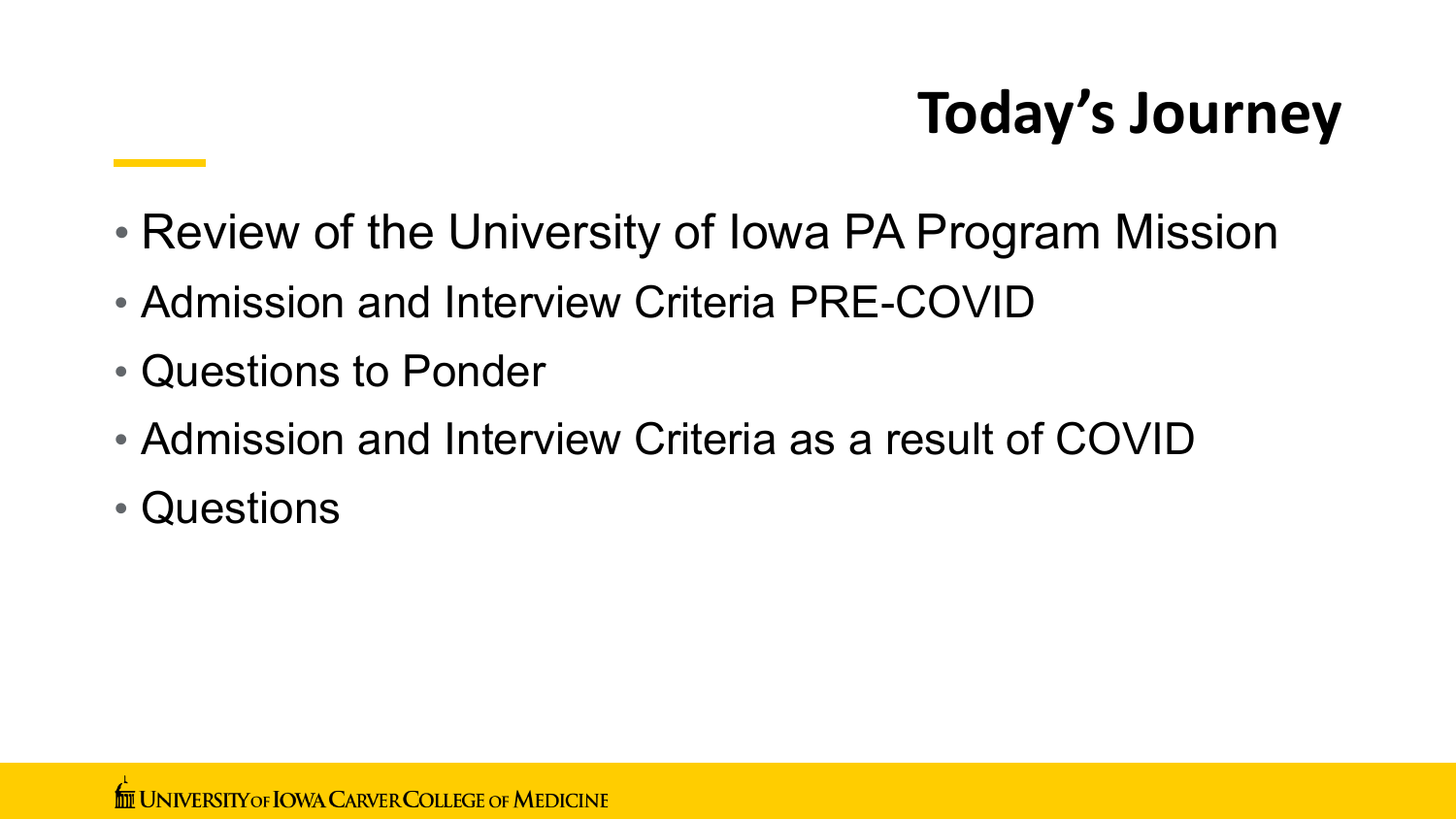*To identify and recruit individuals of the highest quality from diverse backgrounds and life experiences and…*

*to equip them with the knowledge, skills and abilities to provide high quality, compassionate medical care to diverse patient populations.*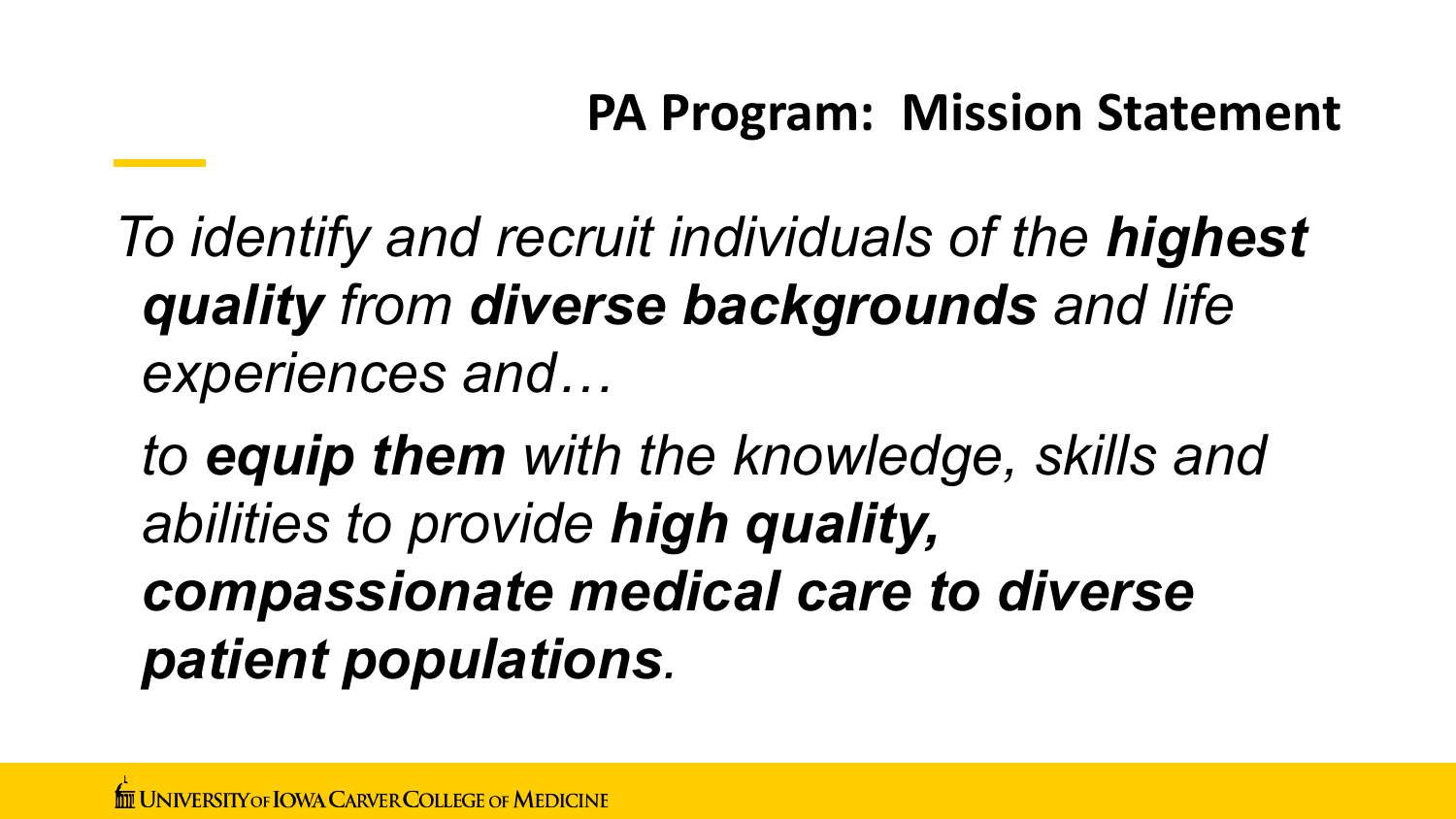### **UI PA Program Admission Criteria (Pre-COVID)**

- Completion of the CASPA **Application**
- US Citizen or Permanent Resident
- Bachelors Degree from an Accredited US Institution
	- Foreign Graduates
- GPA Requirement (Grade Req)
	- Minimum 3.0 Overall GPA
	- Science GPA
		- Minimum 3.20 Overall
		- Minimum 3.20 Last 40 hrs
- GRE Requirement (Score)
	- 25% on each subsection
	- No Super-score at this time
- Healthcare Hours Requirement
	- 1,000 by December  $31^{st}$
- Letters of Recommendation
	- Minimum of Three
		- 1 Academic Rec
		- 1- Healthcare Supervisor Rec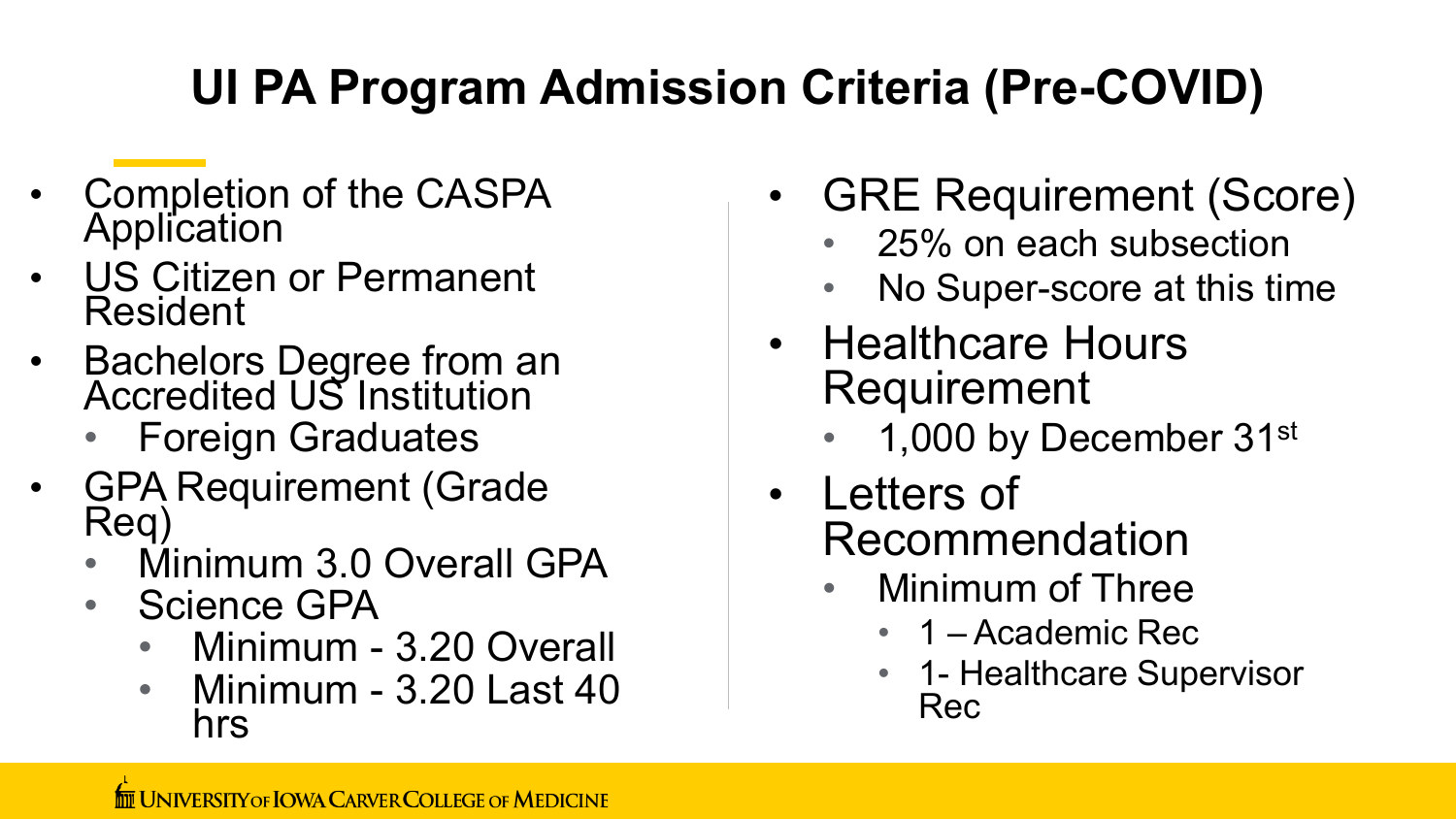#### **UI PA Program Interview Selection Criteria (Comprehensive Review)**



#### **THE UNIVERSITY OF IOWA CARVER COLLEGE OF MEDICINE**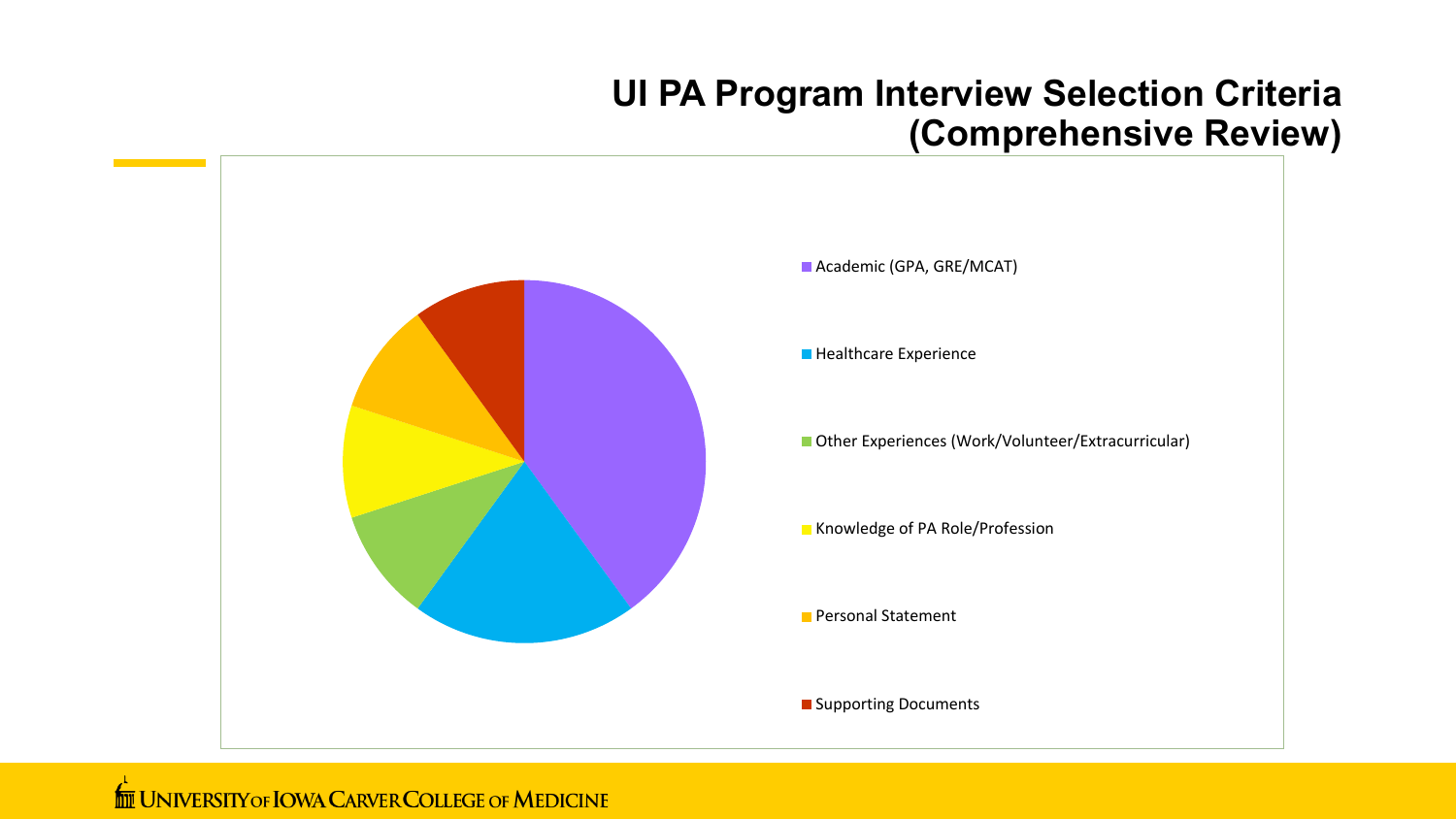#### **Day #1 – Friday**

- Program Overview
- Financial Aid Presentation
- College of Medicine and UIHC Tour
- Student Panel
- Alumni Panel
- Dinner

# **Interview Activities**

#### **Day #2 – Saturday**

- Multi-Mini Interview **Sessions** 
	- 3 groups of 10
		- 10 stations
		- 10 minutes per station
			- 2 minutes to prep
			- 8 minutes to complete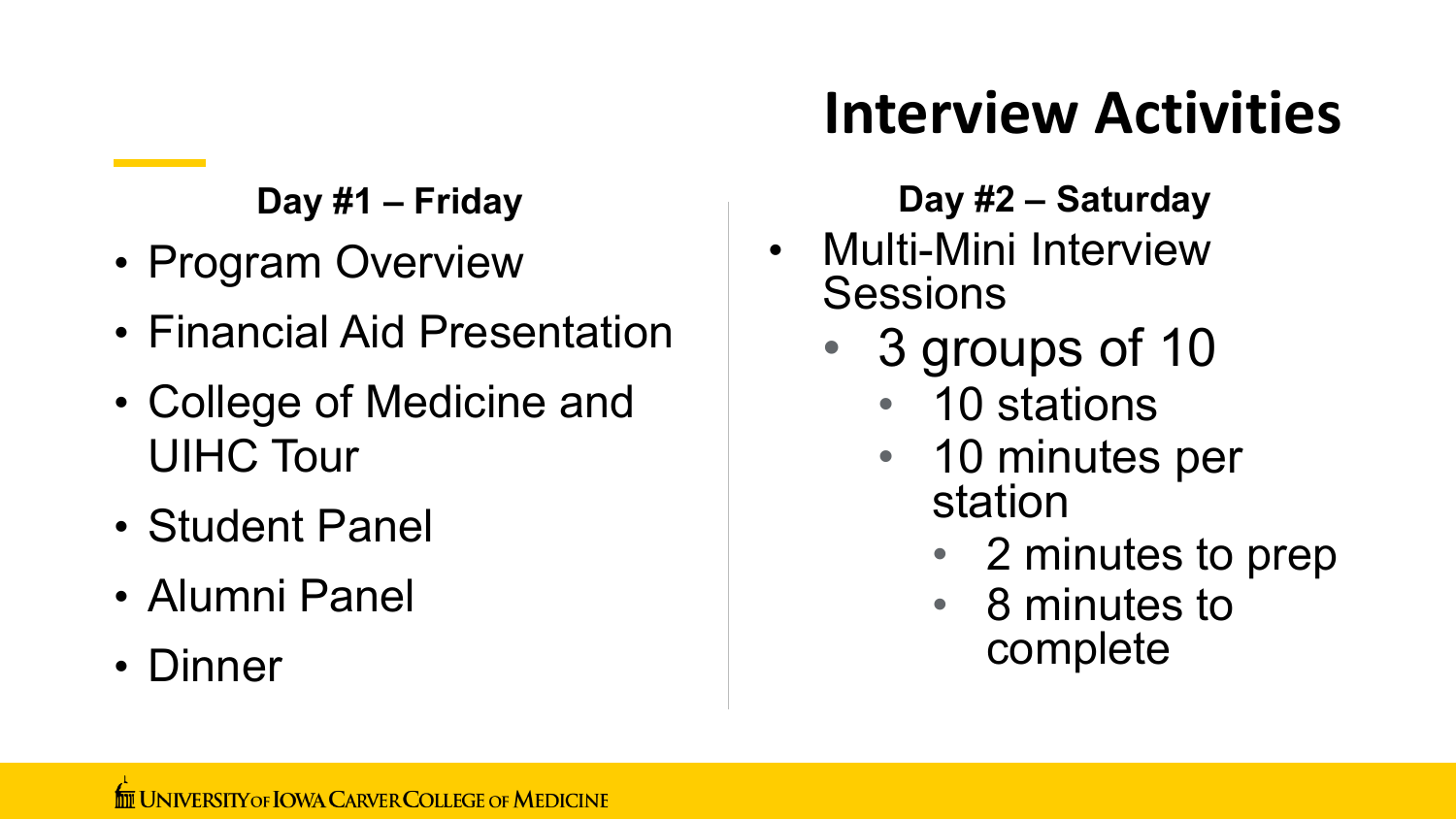### **UI PA Program Admission Selection Criteria**

Percentage



**THE UNIVERSITY OF IOWA CARVER COLLEGE OF MEDICINE**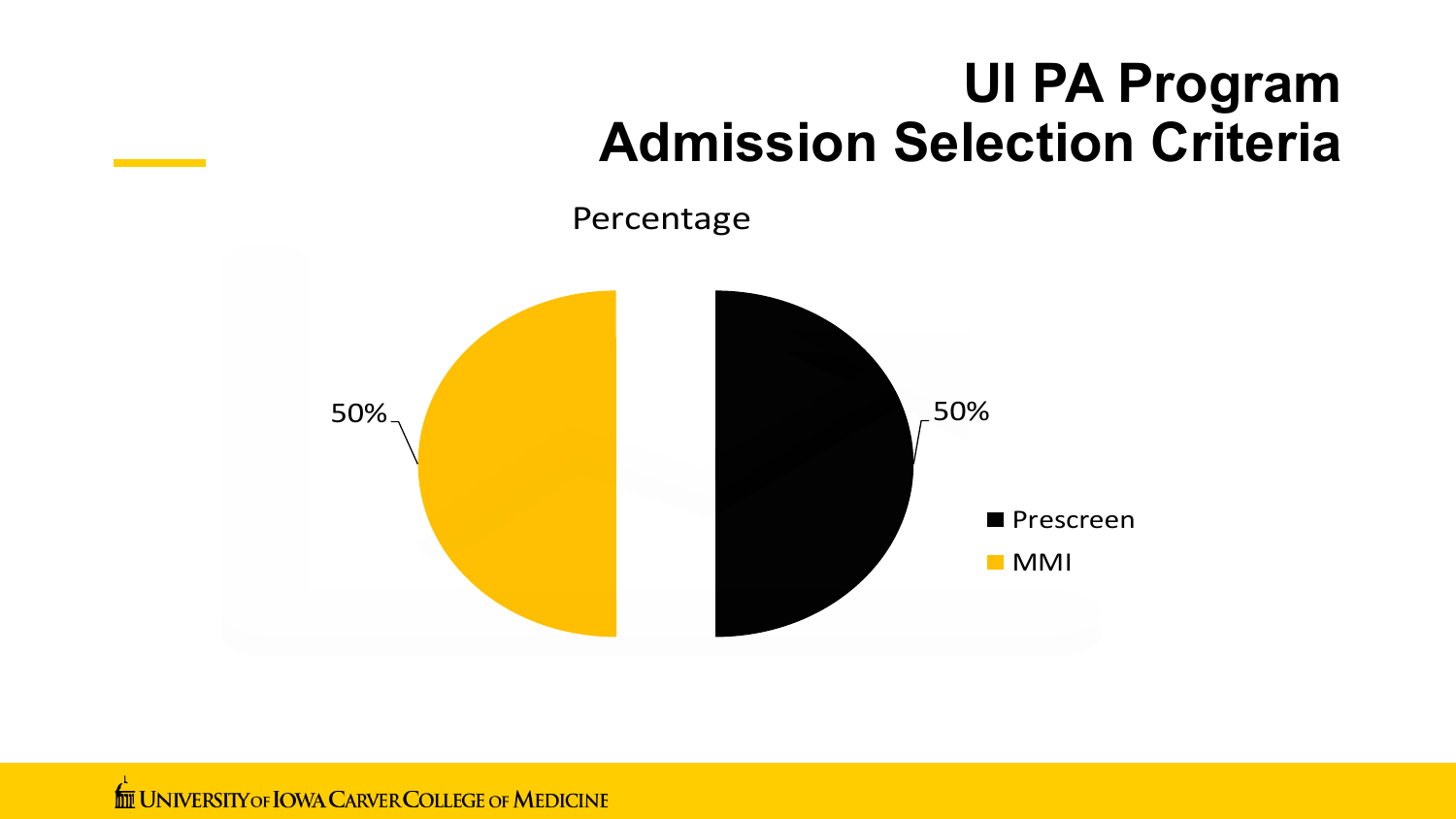### **Questions to PONDER....**

- Academic Issues
	- Do we change our GPA requirements?
	- –Allow Pass/Fail
	- –Online vs Face-to-Face
	- –GRE Concerns (Testing and Score Reports)
	- –Effects on getting Academic Recommendation
- Healthcare Hours Issues
	- –Will students get the hours they need?
- Application Issues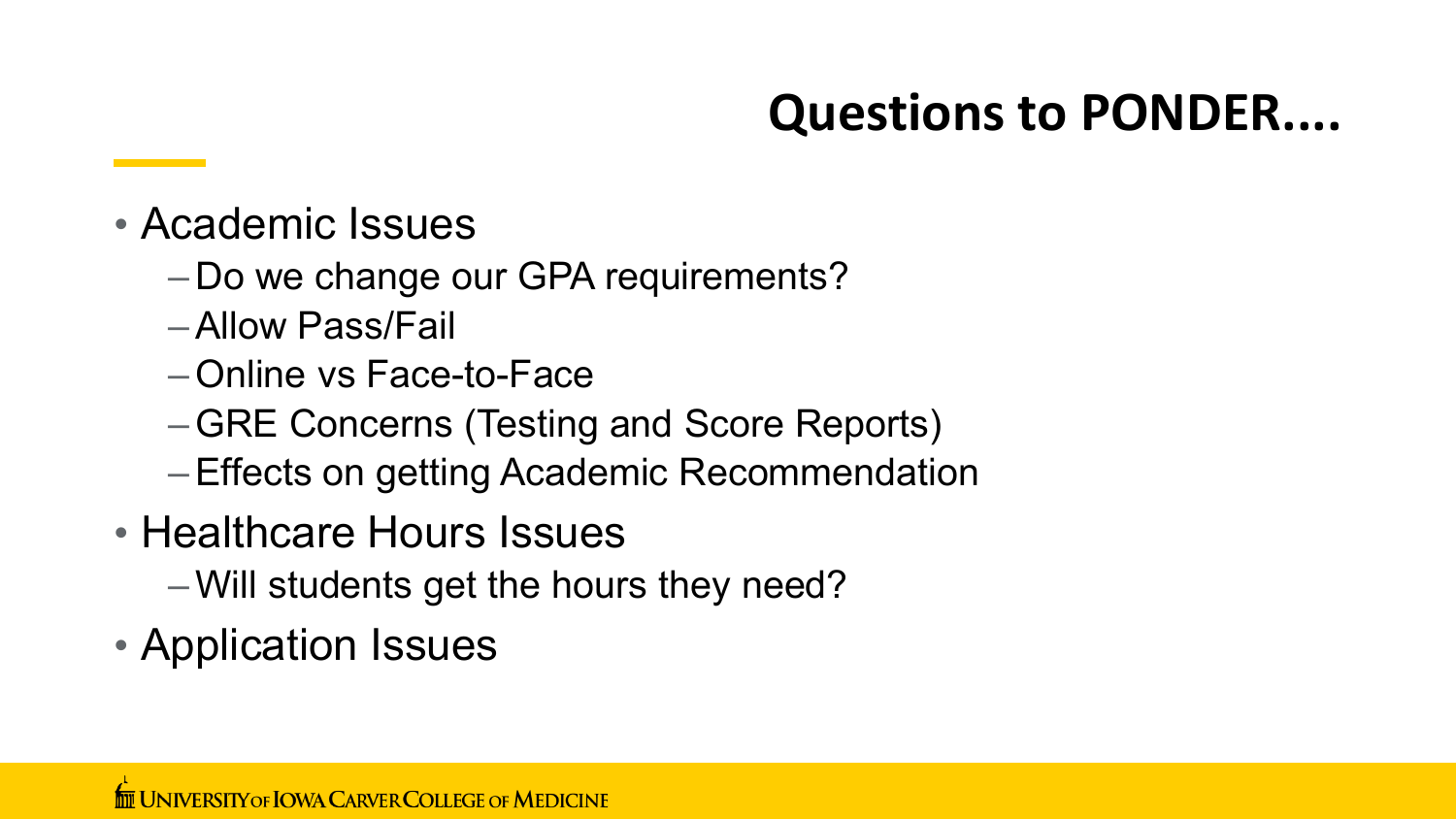### **Questions to PONDER....**

- Interview Issues
	- –Virtual World
		- How do we give them the best experience possible in the new virtual world
- Selection Issue
	- Does anything really need to change?
		- Ultimately, we decided no....
		- Goal is to live our Mission and we are confident that we can do so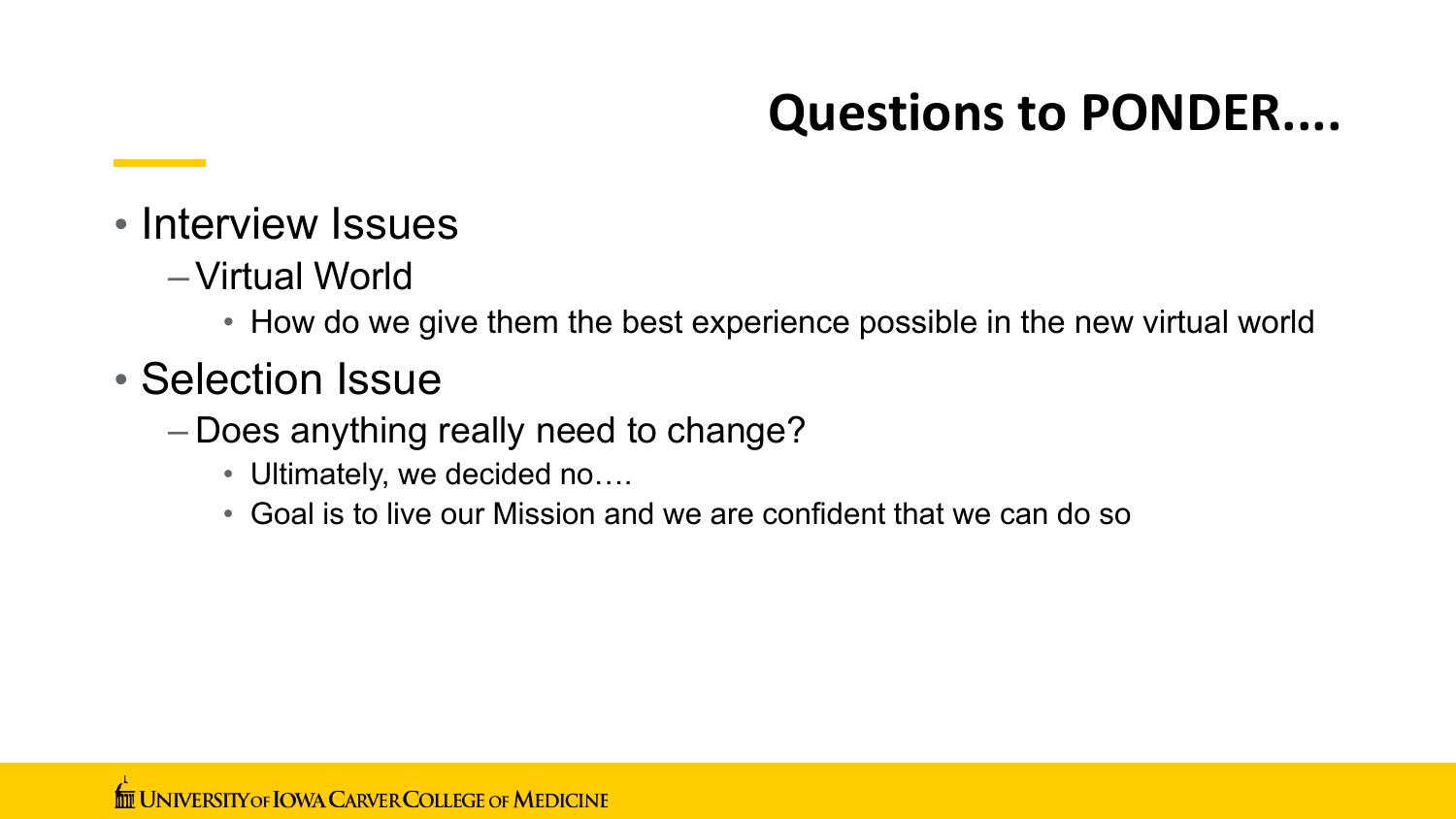### **UI PA Program Admission Criteria (COVID)**

- CASPA Application
- US Citizen/Permanent Resident
- Bachelors Degree (Accredited US Institution)
	- Foreign Graduates
- GPA Requirement (Pass/Fail)
	- Minimum 3.0 Overall GPA
	- Science GPA
		- Minimum 3.20 Overall
		- Minimum 3.20 Last 40 hrs
- GRE Requirement (Self-Reported)
	- 25% on each subsection
	- No Super-score at this time
- Healthcare Hours Requirement
	- 500 by December 31st
- Letters of Recommendation
	- Minimum of Three
		- 1 Academic Rec
		- 1- Healthcare Supervisor Rec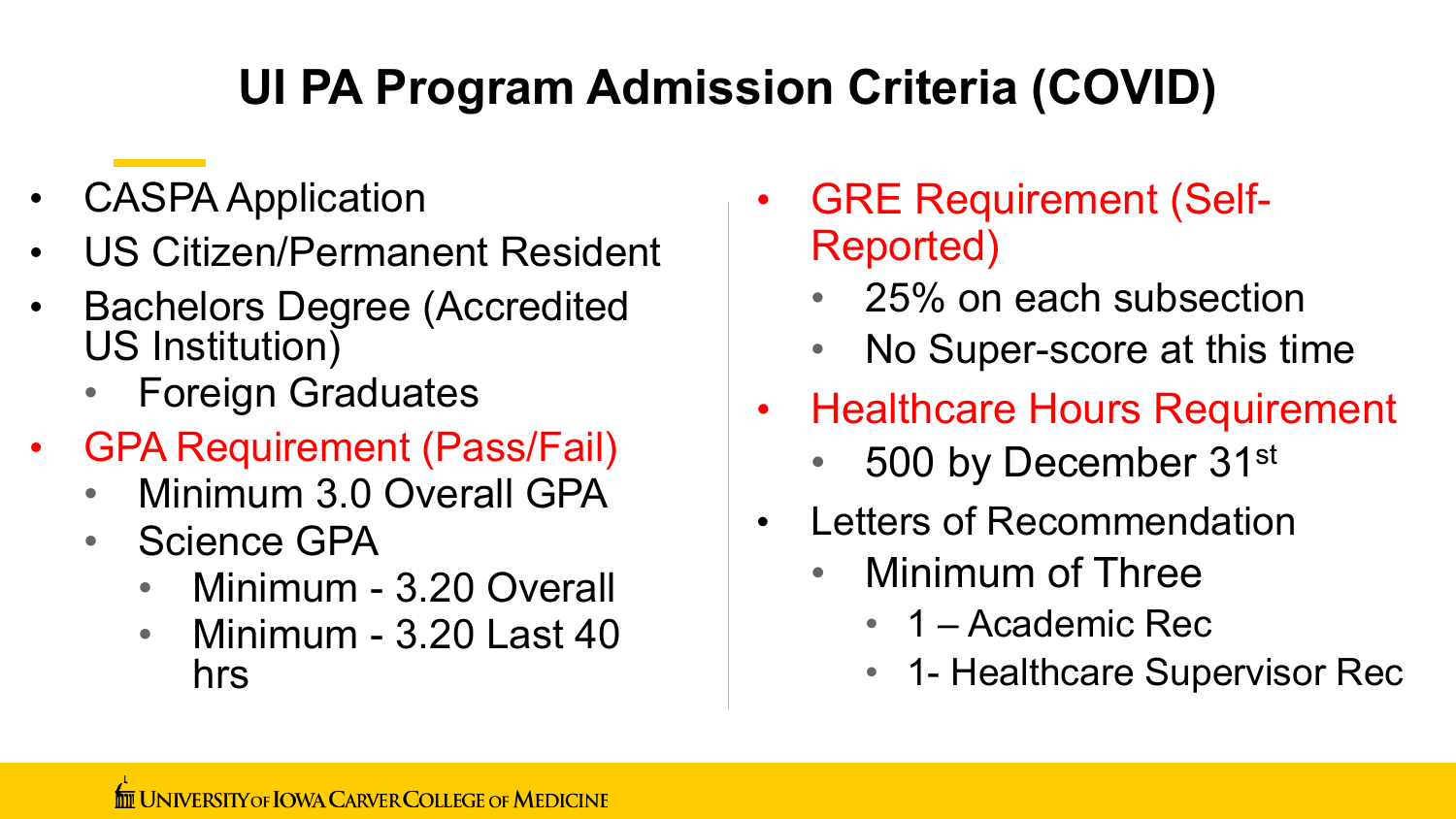## **Interview Activities – Virtual World**

**Day #1 – Thursday** 

- Virtual Links (sent prior)
	- Financial Aid
	- Campus Tour
- Program Overview
- Student Panel
- Alumni Panel

#### **Day #2 – Friday or Saturday**

- Multi-Mini Interview **Sessions** 
	- 4 groups of 6
		- 6 stations
		- 10 minutes per station
			- 2 minutes to prep
			- 8 minutes to complete